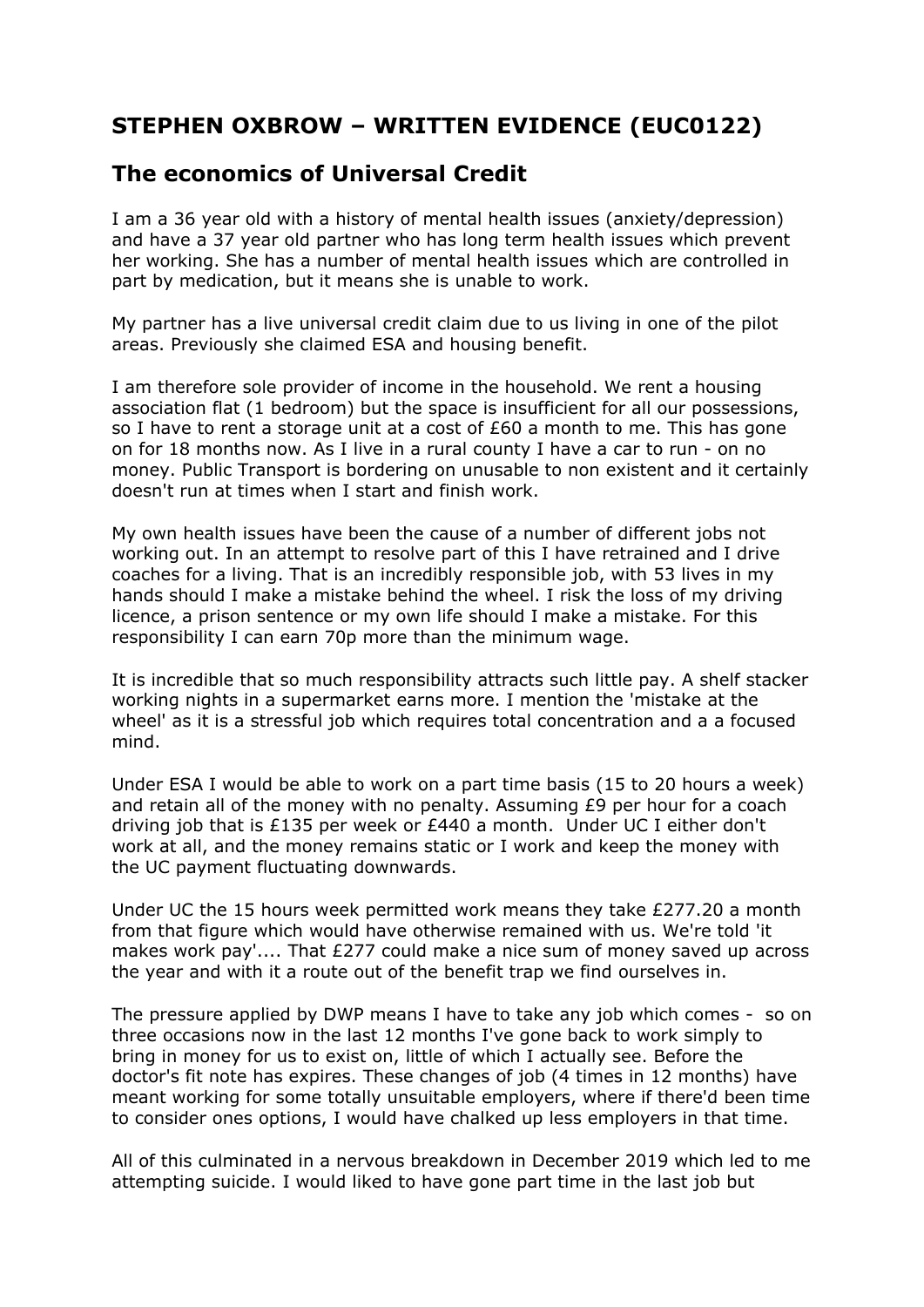travelling from Bridgwater to Glastonbury four times a day means 70 miles travelled.

It would mean extra wear and tear on a 14 year old car and I would simply be burning the money in extra fuel. For a job which pays 70pence above the minimum wage. Yet it is assumed that a worker should travel up to 90 minutes from home in order to find work.

UC also assumes that everyone is paid monthly. Whilst it is true that a lot of people are paid a monthly salary, a lot of people work in jobs where they're paid weekly. The system is set up to pay a month behind. To give an example. the coach industry is seasonal, and the peak of the season is June and July when school trips take place in between school contact runs.

This means you earn a lot of money during June and July. UC comes along in mid August and of course the money you've earned reduces the payment. There is a problem there, as the end of July, all of August are school holidays, and as someone driving school buses, that means no work during August. So, you need money. It won't be there because you earned a lot during July.

The schools return in September, and you're then earning again. Because you've not worked all of August, you get a higher payment in September, when you don't need it.

UC relies on reported earnings from employers. If you've got an employer who can't pay correctly on pay day (like I had at the time) you find your UC payment going down because of the policies of an employer to 'forget bits of your pay' from one week to the next. When that overlaps an assessment period things become worse when the employer compensates for their own inability to add things up by paying you the missing money the following week. My experiences of employers in transport indicate this to be a widespread practice.

Thus an additional level of stress is created by UC which wouldn't be there under the old benefits system. The rows you have with your partner because there's no money and you have to pay people no doubt end up breaking up marriages and relationships. We have no children here, but lots of couples do. In my case I am stuck living on a sofa in a house I am not welcome in but have nowhere else to go (family doesn't live in Somerset anymore) other than sleeping in my car.

It will likely lead to me moving out into my own housing association flat. This means two sets of UC payments for the taxpayer.

You find yourself overdrawn at the bank because the money isn't there - in my partner's case, she is not permitted to run an overdraft so it attracts daily charges.

UC makes it impossible to budget because the money (if you work) continually fluctuates. You're constantly having to prioritise who to pay and who not to pay. I have a 14 year old car which costs £2500 a year to keep on the road after considering tax, insurance and the MOT. I should provide for this by putting £200 a month aside. When I worked a salaried monthly paid job that was